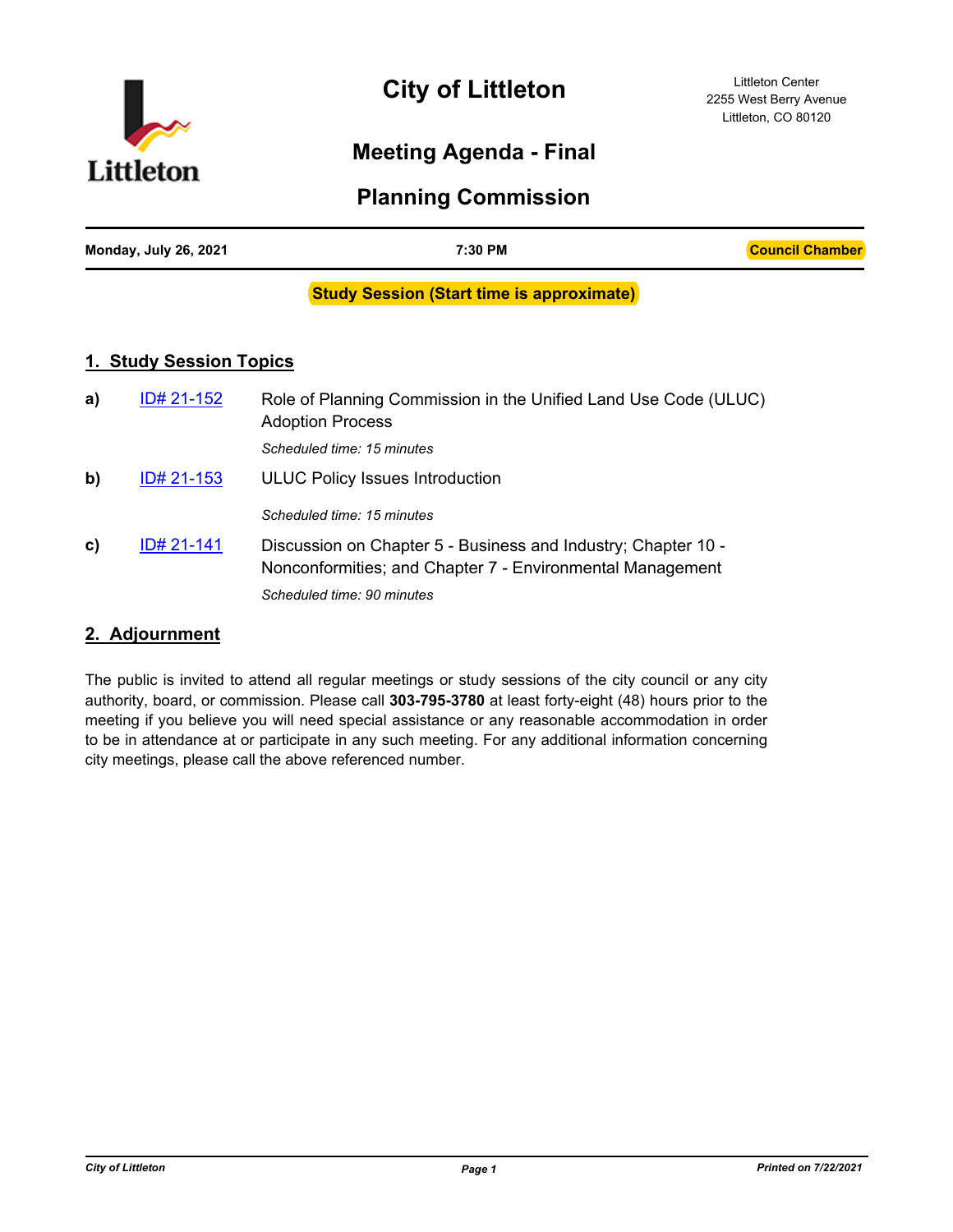

# **Staff Communication**

# **File #:** ID# 21-152, **Version:** 1

Agenda Date: 07/26/2021

Subject:

Role of Planning Commission in the Unified Land Use Code (ULUC) Adoption Process

Presented By: Jennifer Henninger, Community Development Director

#### **PURPOSE:**

Outline Planning Commission's role in recommending the ULUC for adoption by City Council

| Jennifer Henninger, Community Development Director and |
|--------------------------------------------------------|
| Reid Betzing, City Attorney                            |
| N/A                                                    |
|                                                        |

#### **SUMMARY:**

On September  $27<sup>th</sup>$ , planning commission will be responsible for providing a recommendation with possible amendments to city council regarding the ULUC. In preparation for the September  $27<sup>th</sup>$  meeting, staff will bring policy related items in the ULUC to planning commission for their input. Planning commission's recommendation on these policies will then be shared with council for their final consideration and incorporation into the ULUC.

# **PRIOR ACTIONS OR DISCUSSIONS:**

After the adoption of the Comprehensive Plan in October of 2019, council gave direction to staff to engage Kendig Keast Collaborative (KKC) to write a Unified Land Use Code that translates the goals and policies of the Comprehensive Plan into regulations. Beginning in February 2020, and continuing through April of 2021, the city hosted several Envision Studios discussing different areas of the city and possible regulations addressing character. The comments from the studio were incorporated into the ULUC draft that was released to the public on June  $7<sup>th</sup>$ . Since May, planning commission has been working with staff on specific topics in the Code.

#### **ANALYSIS:**

#### Staff Analysis

Since February of 2021, the planning commission along with city council and the entire community have provided input on how the City of Littleton should look, feel, operate and grow. It is now time for the hard work of making decisions on the nitty gritty of setbacks, building materials, heights, administrative processes and more.

Planning commission's role in the ULUC process is to provide input on the proposed regulations, provide direction to council on particular issues that are policy oriented, and ultimately provide a recommendation for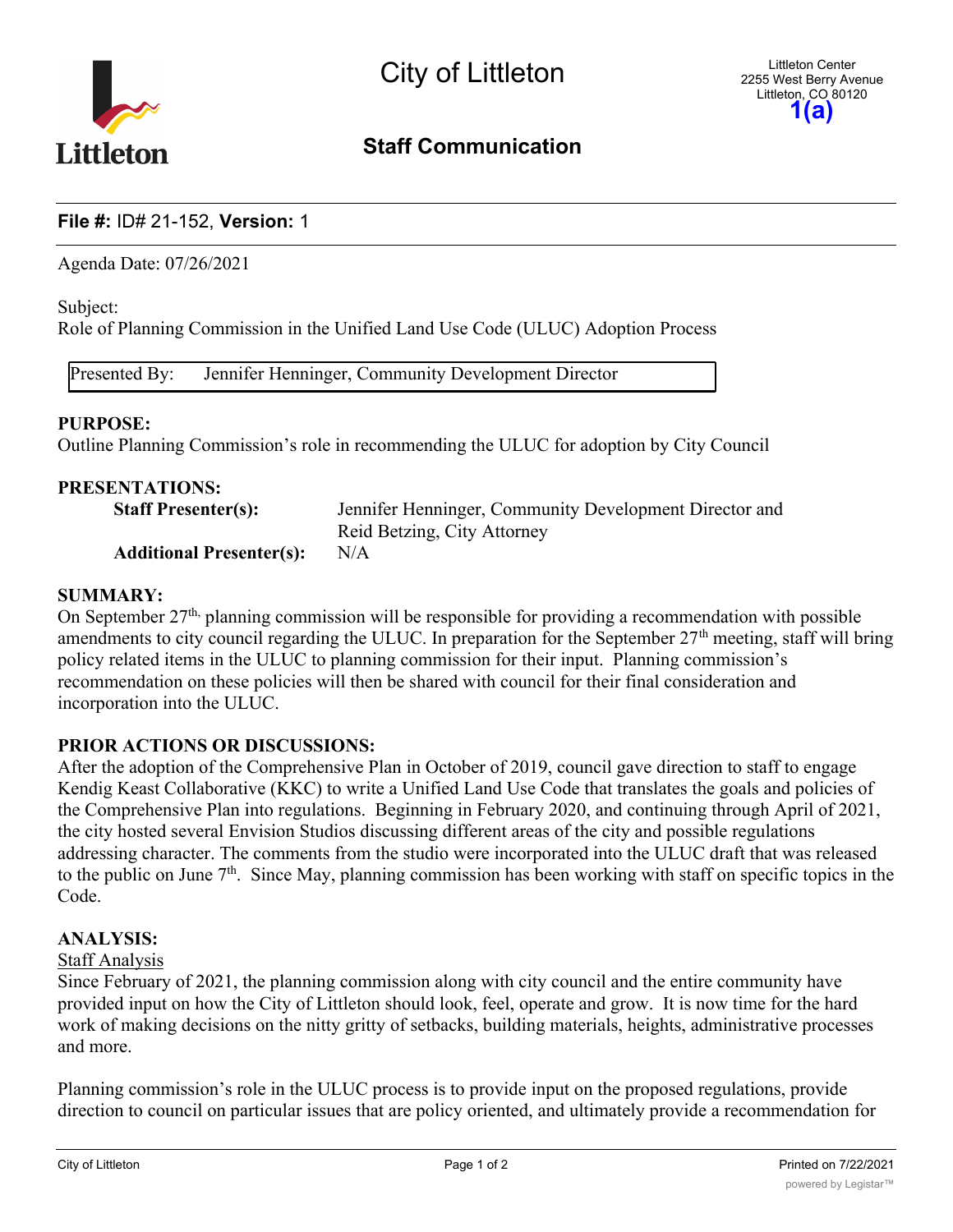# **File #:** ID# 21-152, **Version:** 1

adoption. The timeline associated with these steps are as follows:

- July 26 Review of additional Chapters and discuss potential policy issues
- · August 9 Discussion of Chapter 9-Administration , Chapter 6-Subdivision and ULUC Policy Issues needing direction
- August 19 Possible additional PC study session on policy issues and ULUC redlines
- August 23 Discussion of policy issues and review of redlined ULUC
- August 25 Possible additional PC study session on policy issues and ULUC redlines
- September 7 ULUC revised and becomes static to begin adoption process
- September 13 Meeting cancelled due to HPB public hearing on Historic District
- September 27 Planning Commission Public Hearing to consider recommending adoption of the ULUC to city council

Staff would provide the policy issues for discussion, and if so, directed by planning commission, schedule the two additional study sessions in August.

Council Goal, Objective, and/or Guiding Principle

The ULUC is council's number one goal in 2021-2022

# **STAFF RECOMMENDATION:**

N/A

# **REFERENCES:**

Link to live version of the ULUC Draft which contains current comments from the public and other boards and commissions www.envisionlittleton.org <http://www.envisionlittleton.org>

Link to comprehensive plan documents on the website here: <https://www.littletongov.org/building-development/planning-services/city-plans-design-guidelines>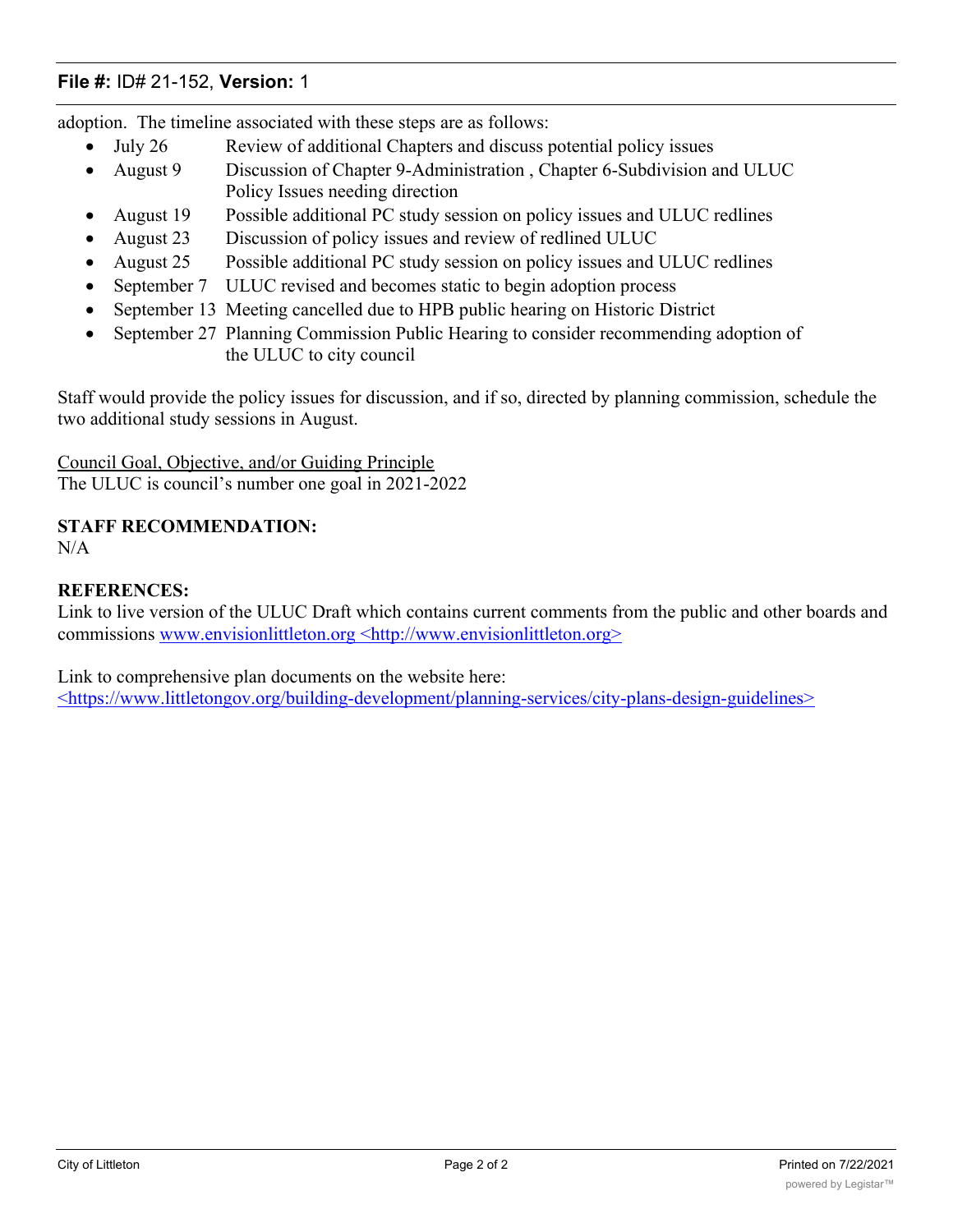

# Staff Communication

# File #: ID# 21-153, Version: 1

Agenda Date: 07/26/2021

Subject: ULUC Policy Issues Introduction

Prepared By: Jennifer Henninger, Community Development Director

#### PURPOSE:

To inform planning commission of policy level issues that are being raised during the Unified Land Use Code (ULUC) draft comment period and allow planning commission to provide input on the issues for city council consideration.

#### PRESENTATIONS:

| <b>Staff Presenter(s):</b>      | Jennifer Henninger, Community Development Director        |
|---------------------------------|-----------------------------------------------------------|
|                                 | Michael Sutherland, Deputy Community Development Director |
| <b>Additional Presenter(s):</b> | N/A                                                       |

#### SUMMARY:

Since the draft ULUC was released in early June, staff sees several issues that do not seem to have community consensus on how they should be addressed in the code. Staff will present the issues at the July 26 meeting and seek planning commission input at later study sessions in August.

# PRIOR ACTIONS OR DISCUSSIONS:

On June  $7<sup>th</sup>$ , a draft of the ULUC was released to the public and in that time, over 400 comments have been entered into the online comment portal. In addition, staff has had several one-on-one meetings with council members as well as many members of the public. Yard signs, posters, surveys, and social media blasts have also been deployed and comments are trickling in from those efforts. Finally, several individuals have called the planner of the day phone line and talked with a planner about the ULUC.

Since May of this year, city council has held study sessions on specific ULUC items including:

- May 11: KKC and staff provided a briefing on the progress of the ULUC to city council
- · Revisiting the project goals, the overall approach/methodology, outreach underway, parking lot items, and the logistics for commenting and reviewing the draft ULUC
- · June 7: The draft ULUC was released for public comment and review. The draft is available until July 30, 2021
- June 22: Council discussed the findings of the two economic models in the context of land use which indicated the need for both housing and commercial uses in the city.
- July 13: Discussion of ULUC by building block, summary of work accomplished since June 7 and detailed discussion on accessory dwelling units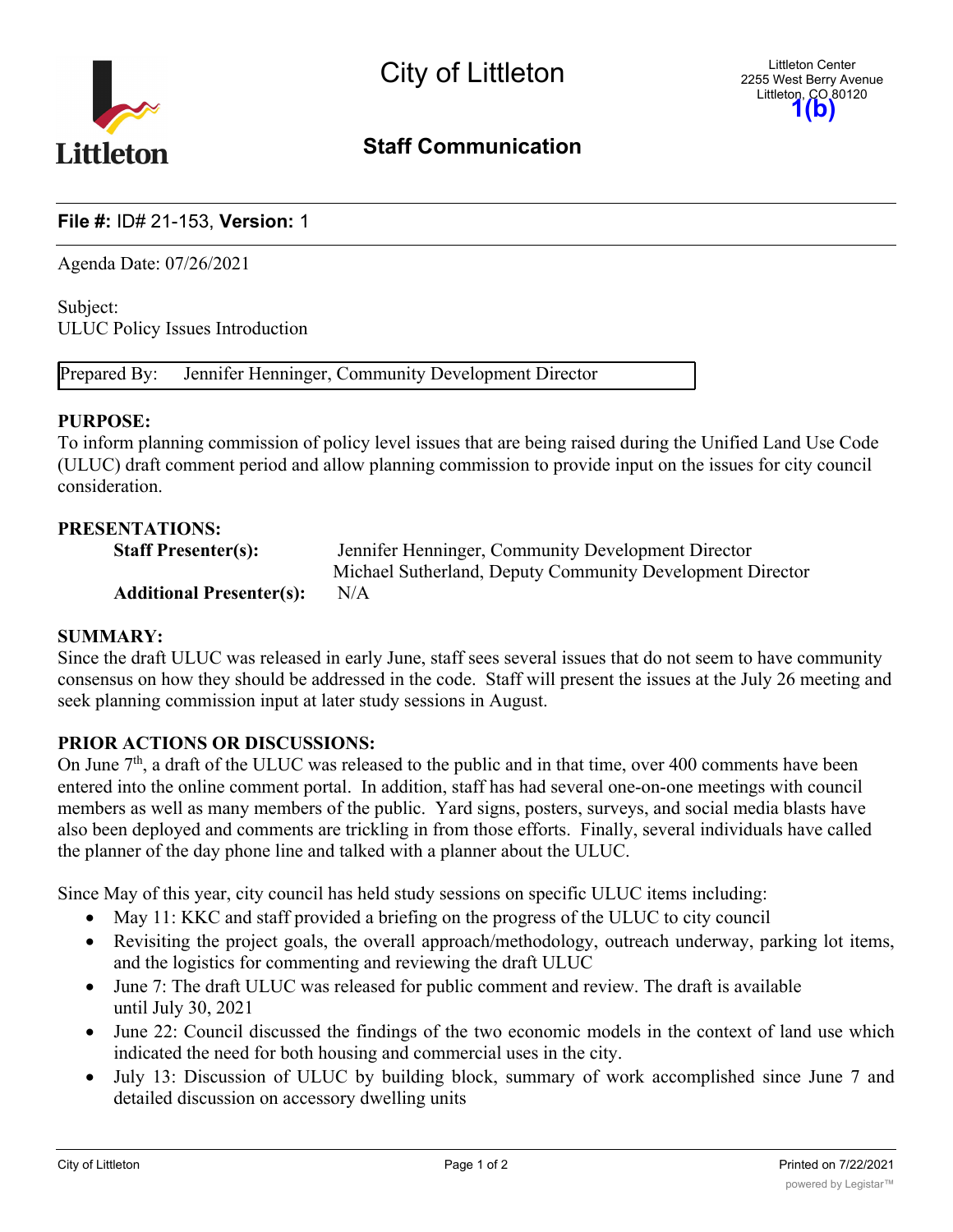# File #: ID# 21-153, Version: 1

Planning Commission has had the following study sessions on the ULUC:

- May 10-Discussion of downtown amendments and proposed parking regulations
- · May 24-Staff walked PC through the online version of the ULUC and shared staff outreach efforts to date.
- · June 28-staff facilitated a joint meeting with the Housing Task Force to discuss housing and specifically housing along corridors
- · 7/12-HPB joined planning commission to discuss the proposed Downtown District and thoughts on the Historic Preservation Code. A discussion on Chapter 4 Neighborhoods followed the HPB presentation.

# ANALYSIS:

# Staff Analysis

Overall, submitted comments recognize and praise the giant leap to a new type of code. However, there are differences in opinion on the direction the city should take on a handful of issues such as accessory dwelling units, neighborhood design standards, size of larger uses such as big box retail, and what processes should be administrative vs. require a public hearing.

Staff will seek planning commission's professional expertise to evaluate these policy level issues and provide recommendations to city council in August. PC feedback will then be given to council for their consideration as they finalize the ULUC.

All comments from the public as well as planning commission and other boards and commissions in the city will be integrated into a final public draft that will be released to the public on September 7, to begin the adoption process through Historic Preservation Board, Planning Commission and finally City Council on October 19.

Council Goal, Objective, and/or Guiding Principle

The ULUC is the number one goal and priority for city council in 2021.

# STAFF RECOMMENDATION:

Staff recommends that planning commission add at least one additional study session to their calendar to provide thoughtful and professional input on policy level issues raised in the ULUC.

#### REFERENCES:

Link to ULUC and Comprehensive Plan www.envisionlittleton.org <http://www.envisionlittleton.org>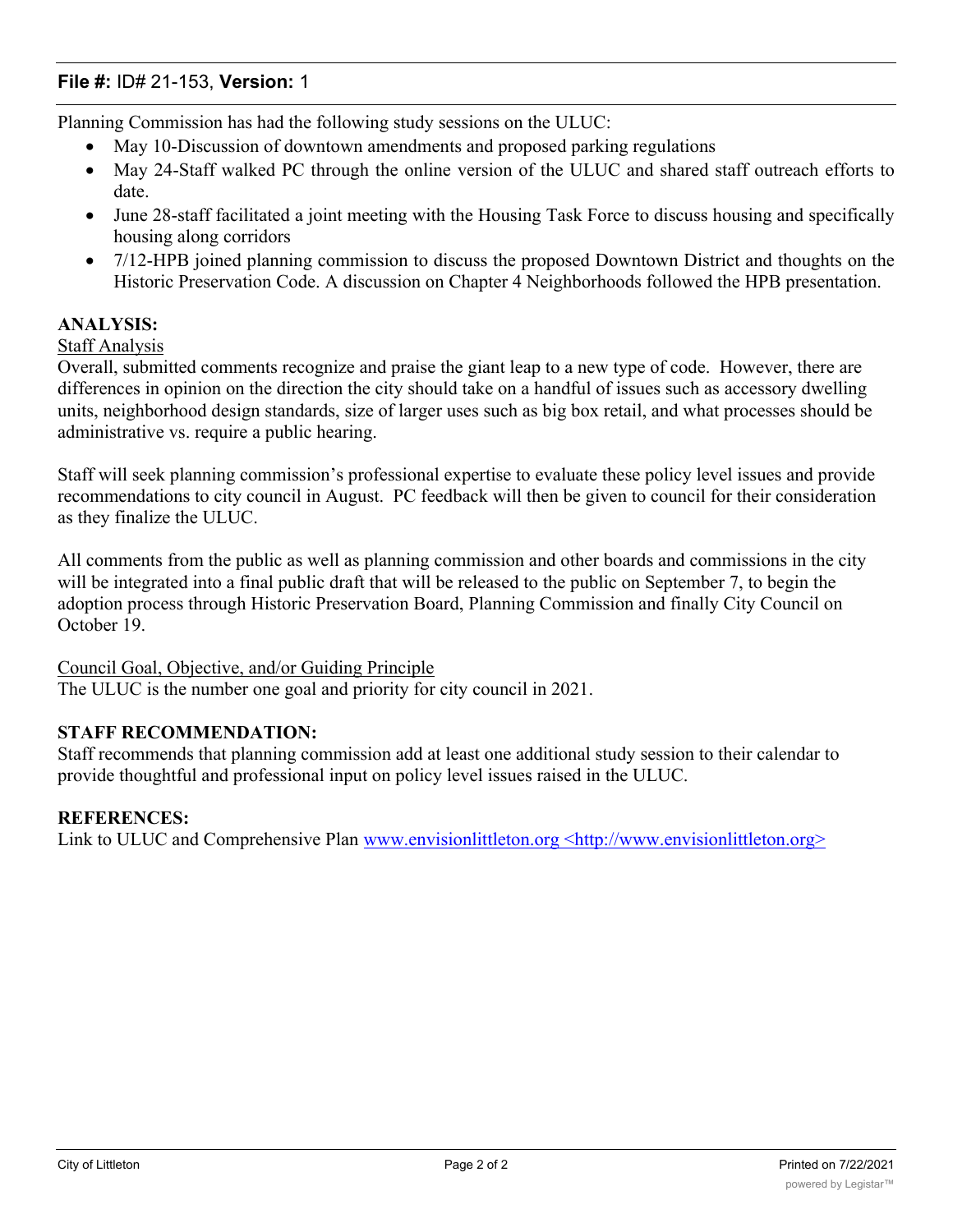

# Staff Communication

# File #: ID# 21-141, Version: 1

Agenda Date: 07/26/2021

Subject:

Discussion on Chapter 5 - Business and Industry; Chapter 10 - Nonconformities; and Chapter 7 - Environmental Management

Presented By: Jennifer Q. Henninger, Community Development Director

#### PURPOSE:

Continue discussions on the ULUC specifically Chapter 5-Business and Industry; Chapter 10-Nonconformities; and Chapter 7-Environmental Management.

#### PRESENTATIONS:

| <b>Staff Presenter(s):</b>      | Jennifer Henninger, Community Development Director and |
|---------------------------------|--------------------------------------------------------|
|                                 | Mike Sutherland, Community Development Deputy Director |
| <b>Additional Presenter(s):</b> | N/A                                                    |

#### SUMMARY:

The Unified Land Use Code is in draft form and planning commission is in the process of reviewing the work of the City's consultant Kendig Keast Collaborative (KKC). In July and August staff will be facilitating discussions on the draft version of the ULUC provided by KKC. In particular, new concepts such as lot and building standards as well as sign standards specific to businesses and industrial type uses will be discussed at planning commission's upcoming meeting.

# PRIOR ACTIONS OR DISCUSSIONS:

The adoption of the 2019 Comprehensive Plan brought several new ideas and goals for the City pertaining to employment centers as well as environmental issues. The Comprehensive Plan gave direction for these ideas and goals, along with many others, to be addressed in a new ULUC. Since the adoption of the Comprehensive Plan, the city has hosted a series of Envision Studios related to the draft ULUC regulations. One of the Envision Studios was focused specifically on employment centers in Littleton. The input from these studios is now Chapter 5 - Business and Industry in the ULUC draft. Environmental topics and the need to address them, are found in Council's draft Goal 7: Environmental Stewardship.

A draft of the ULUC was released to the public on June  $7<sup>th</sup>$ . Staff receives comments daily on the ULUC and has facilitated several study sessions with planning commission, city council and historic preservation board on specific topics proposed in the code.

#### ANALYSIS:

Staff Analysis *Chapter 5-Business and Industry*: addresses the Employment Center building block of the ULUC and Industry.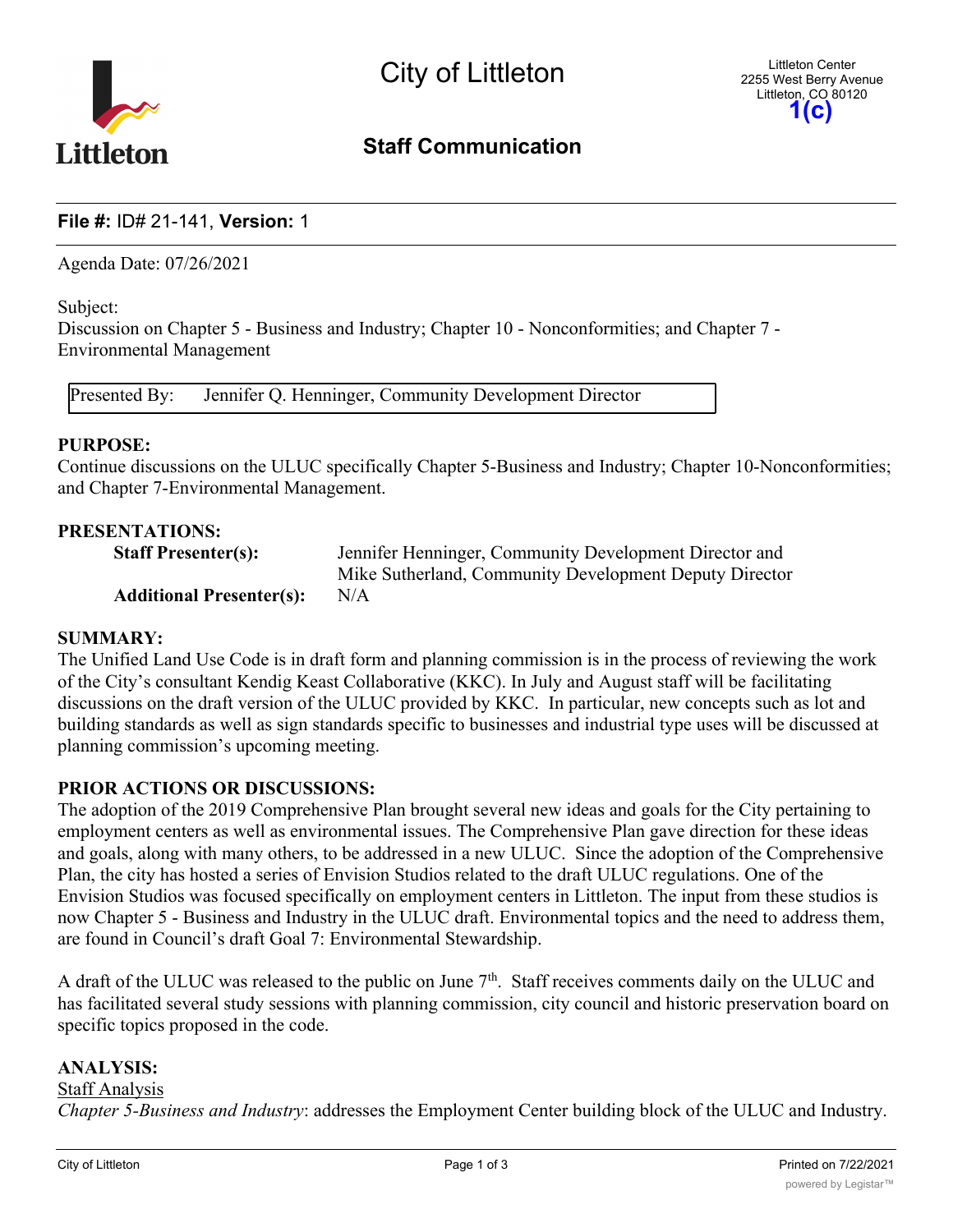# File #: ID# 21-141, Version: 1

This chapter creates the following unique concepts:

- · Consolidation of over 13 current business and industrial zone districts into four new zone districts-two of which are specifically addressed in Chapter 5
- · Identification of lot and building standards permitted in the BC-Business Commercial and IP-Industrial Park zone districts
- Provision of detailed design standards for building and roof materials
- Creation of landscape and green scape standards
- Sign standards specific to business and industrial zone districts

The draft also includes several detailed tables and associated illustrations. Of particular interest, is the table and illustrations setting forth clear lot and building standards (Table 10-5-2.2 and Figures 10-5-3.2.A1 and A2 and A3) that meet current best management practices for commercial spaces.

*Chapter 10-Nonconformities*: addresses non-conforming uses, structures, lots, improvements, signs and uses in floodplains. When a new code is adopted, nonconforming situations will occur, however, it is important to note that consolidating the residential zone districts was done in an effort to eliminate the hundreds of nonconforming lots that currently exist in the City. This chapter specifically:

- Guides expansion of a nonconformity
- · Articulates the development activities that result in the need for a nonconformity to come into compliance
- Outlines how to bring a nonconformity in to compliance
- · Creates an administrative compliance process

*Chapter 7-Environmental*: incorporates the recently adopted Floodplain ordinance into this new chapter of the ULUC. The City's Floodplain Management Manager has been working with KKC to ensure that \all sections of the recently adopted Floodplain Ordinance are incorporated. In addition to the floodplain regulations, the Chapter addresses the following environmental Performance Standards:

- · Noise
- Heat and Glare
- · Liquid or Solid Wastes
- · Toxic Substances
- · Industrial materials
- **Storage**
- Air Pollution
- · Vibration
- · Electromagnetic Interference
- **Discharge**

Staff anticipates that this chapter will be expanded in the future-as expands their Environmental Stewardship goal in future Council workplans.

Council Goal, Objective, and/or Guiding Principle The ULUC is Council's number one Goal for 2021 and 2022.

#### STAFF RECOMMENDATION:  $N/A$